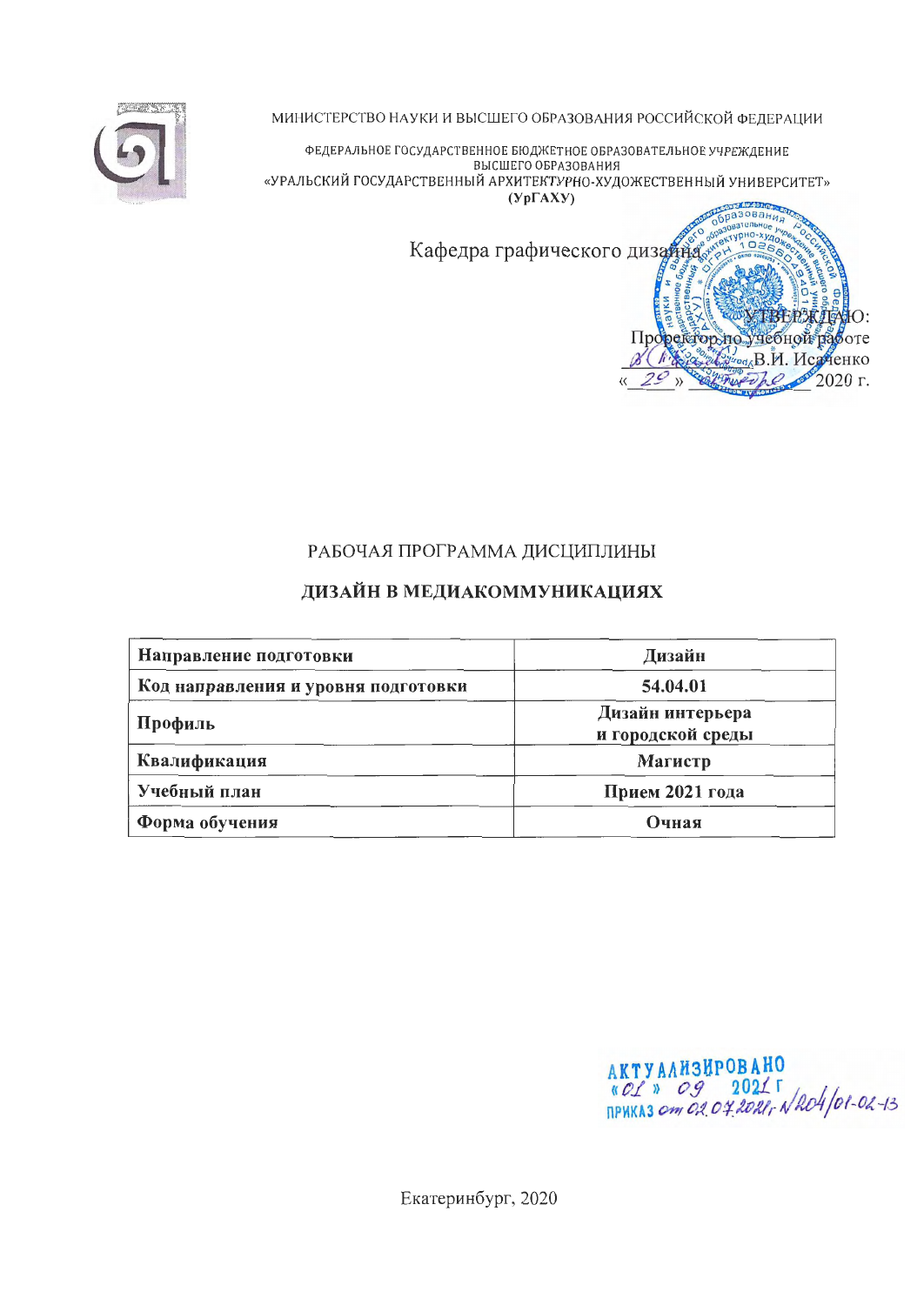# 1.ОБЩАЯ ХАРАКТЕРИСТИКА ДИСЦИПЛИНЫ ДИЗАЙН В МЕДИАКОММУНИКАЦИЯХ

# 1.1. Место дисциплины в структуре образовательной программы, связи с другими дисциплинами:

Дисциплина «Дизайн в медиакоммуникациях» входит в факультативную часть образовательной программы. Данной дисциплине предшествует изучение дисциплин «Теория искусства, культуры и дизайна», «Творческие концепции современного средового дизайна». «Дизайн-проектирование» (1 семестр), «Методы научно-проектных исследований» (1 семестр). Знания, умения, навыки, полученные в рамках освоения дисциплины, используются в процессе освоения таких дисциплин, как «Деловые коммуникации», «Дизайн-проектирование», при прохождении научно-исследовательской, проектной и преддипломной практик, выполнении выпускной квалификационной работы магистра, в профессиональной деятельности.

### 1.2. Краткий план построения процесса изучения дисциплины:

Процесс изучения дисциплины включает в себя: лекции, практические занятия в интерактивных формах, самостоятельную работу в форме выполнения различных видов индивидуальных и групповых заданий и практических работ. Основные формы интерактивного обучения: case-study (анализ конкретных медиапроектов, посвященных дизайну); опросы и интервью экспертов, заказчиков, потребителей; круглые столы (обсуждение, дискуссия, рефлексия); мозговые штурмы (работа в группах). В ходе освоения дисциплины студенты выполняют аудиторные задания, связанные с тематикой кейсов, а также самостоятельные задания - индивидуально и в группах (аналитический обзор медиарынков, интервью ирование и опросы, создание и тестирование медиапродуктов, подготовка презентаций и др.).

Форма заключительного контроля при промежуточной аттестации - зачет. Для проведения промежуточной аттестации по дисциплине создан фонд оценочных средств (представлен в п.8 настоящей программы).

Оценка по дисциплине носит интегрированный характер, учитывающий результаты оценивания участия студентов в аудиторных занятиях, качества и своевременности выполнения заданий.

# 1.3 Планируемые результаты обучения по дисциплине

Процесс изучения дисциплины направлен на формирование элементов следующих компетенций в соответствии с ФГОС ВО и ОПОП ВО по направлению подготовки 54.04.01 Лизайн:  $Ta6$ nuna 1

| Код и наименование<br>компетенций                                                                                                         | Индикаторы достижения компетенций                                                                                                                                                                                                                                                                                                                                                                                                                                    |
|-------------------------------------------------------------------------------------------------------------------------------------------|----------------------------------------------------------------------------------------------------------------------------------------------------------------------------------------------------------------------------------------------------------------------------------------------------------------------------------------------------------------------------------------------------------------------------------------------------------------------|
| $YK-1$ .                                                                                                                                  | $YK-1.1$ .                                                                                                                                                                                                                                                                                                                                                                                                                                                           |
| Способен осуществлять<br>критический анализ<br>проблемных ситуаций на<br>основе системного<br>подхода, вырабатывать<br>стратегию действий | знает основные методы критического анализа<br>проблемных ситуаций;<br>$YK-1.2$ .<br>знает принципы применения системного подхода;<br>$YK-1.3$ .<br>умеет выявлять проблемные ситуации, используя<br>методы анализа, синтеза и абстрактного мышления;<br>$YK-1.4$ .<br>умеет осуществлять поиск решений проблемных<br>ситуаций на основе действий и опыта;<br>$YK-1.5$ .<br>умеет вырабатывать стратегию решения проблемной<br>ситуации на основе системного подхода. |
|                                                                                                                                           |                                                                                                                                                                                                                                                                                                                                                                                                                                                                      |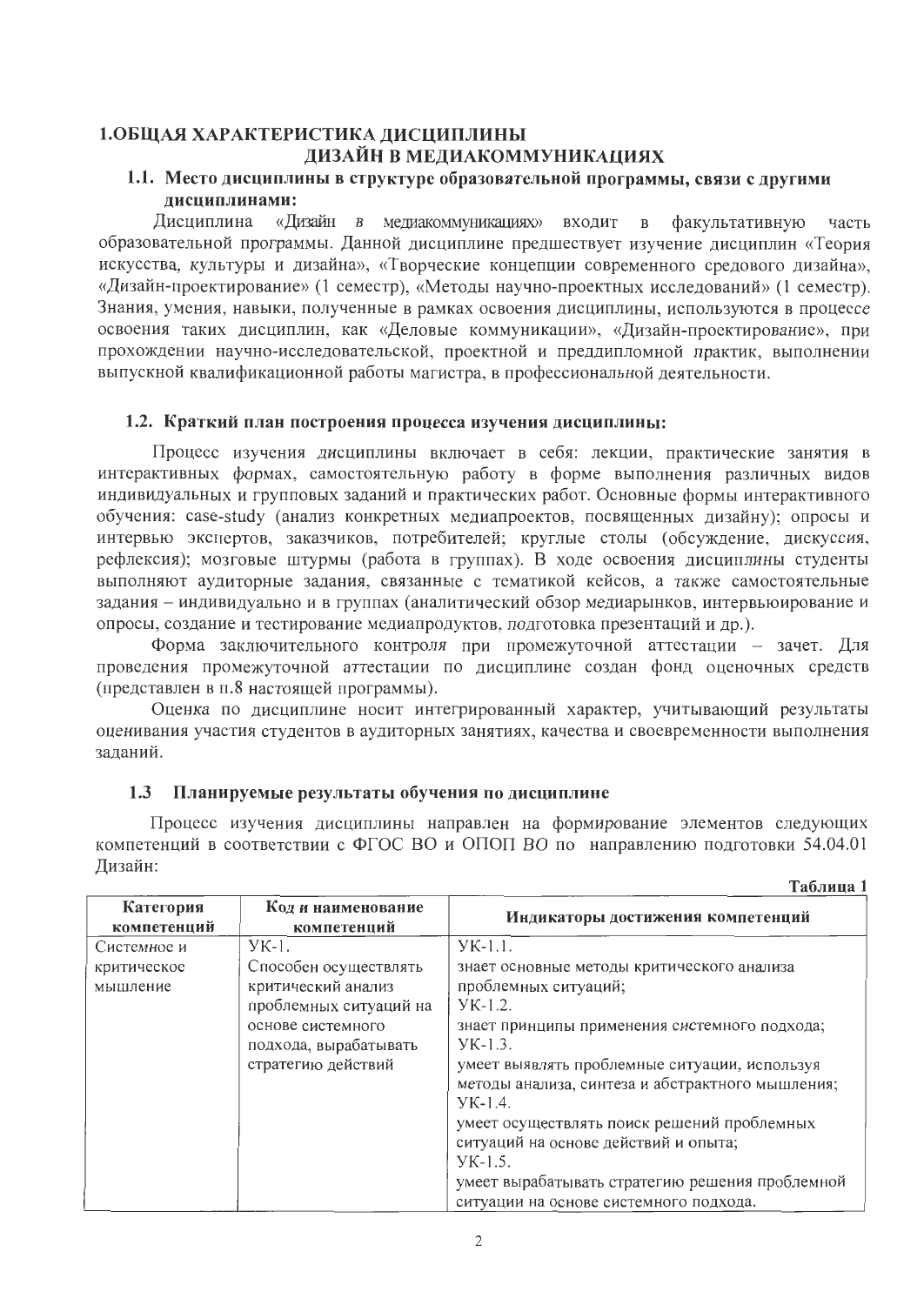| Коммуникация     | УК-4.                    | <b>YK-4.1.</b>                                    |
|------------------|--------------------------|---------------------------------------------------|
|                  | Способен применять       | знает модели коммуникации и алгоритмы             |
|                  | современные              | организации общения в академической и             |
|                  | коммуникативные          | профессиональной среде;                           |
|                  | технологии, в том числе  | YK-4.3.                                           |
|                  | на иностранном(ых)       | умеет выбирать оптимальные методы и средства      |
|                  | языке(ах), для           | общения для достижения коммуникативных целей.     |
|                  | академического и         |                                                   |
|                  | профессионального        |                                                   |
|                  | взаимодействия           |                                                   |
| Межкультурное    | <b>YK-5.</b>             | YK-5.2.                                           |
| взаимодействие   | Способен анализировать   | умеет адекватно оценивать межкультурные диалоги в |
|                  | и учитывать разнообразие | современном обществе;                             |
|                  | культур в процессе       | YK-5.3.                                           |
|                  | межкультурного           | умеет толерантно взаимодействовать с              |
|                  | взаимодействия           | представителями различных культур.                |
|                  | $O\Pi K-1$ .             | ОПК-1.1.                                          |
| История и теория |                          |                                                   |
| искусств и       | Способен применять       | знает исторические и современные течения,         |
| дизайна          | знания в области истории | направления и стили в искусстве и дизайне;        |
|                  | и теории искусств,       |                                                   |
|                  | истории и теории дизайна | ОПК-1.2.                                          |
|                  | в профессиональной       | знает современные тенденции развития искусства и  |
|                  | деятельности;            | дизайна;                                          |
|                  | рассматривать            |                                                   |
|                  | произведения искусства и | $O$ $\Pi$ K-1.3.                                  |
|                  | дизайна в широком        | умеет применять в профессиональной деятельности   |
|                  | культурно-историческом   | знания по истории и теории искусства и дизайна.   |
|                  | контексте в тесной связи |                                                   |
|                  | с религиозными,          |                                                   |
|                  | философскими и           |                                                   |
|                  | эстетическими идеями     |                                                   |
|                  | конкретного              |                                                   |
|                  | исторического периода    |                                                   |
| Проектная        | ОПК-3.                   | ОПК-3.1.                                          |
| деятельность     | Способен разрабатывать   | знает методы и принципы концептуального           |
|                  | концептуальную           | проектирования;                                   |
|                  | проектную идею;          | ОПК-3.2.                                          |
|                  | синтезировать набор      | знает способы представления проектной идеи;       |
|                  | возможных решений и      | ОПК-3.3.                                          |
|                  | научно обосновать свои   | умеет грамотно сформулировать проектную идею,     |
|                  | предложения при          | концепцию и описать проектное решение;            |
|                  | проектировании дизайн-   | ОПК-3.5.                                          |
|                  | объектов,                | умеет подготовить презентацию проекта с учетом    |
|                  | удовлетворяющих          | конкретных задач и целевых аудиторий (заказчики,  |
|                  | утилитарные и            | инвесторы, СМИ, профессиональное сообщество)      |
|                  | эстетические потребности |                                                   |
|                  | человека; выдвигать и    |                                                   |
|                  | реализовывать            |                                                   |
|                  | креативные идеи          |                                                   |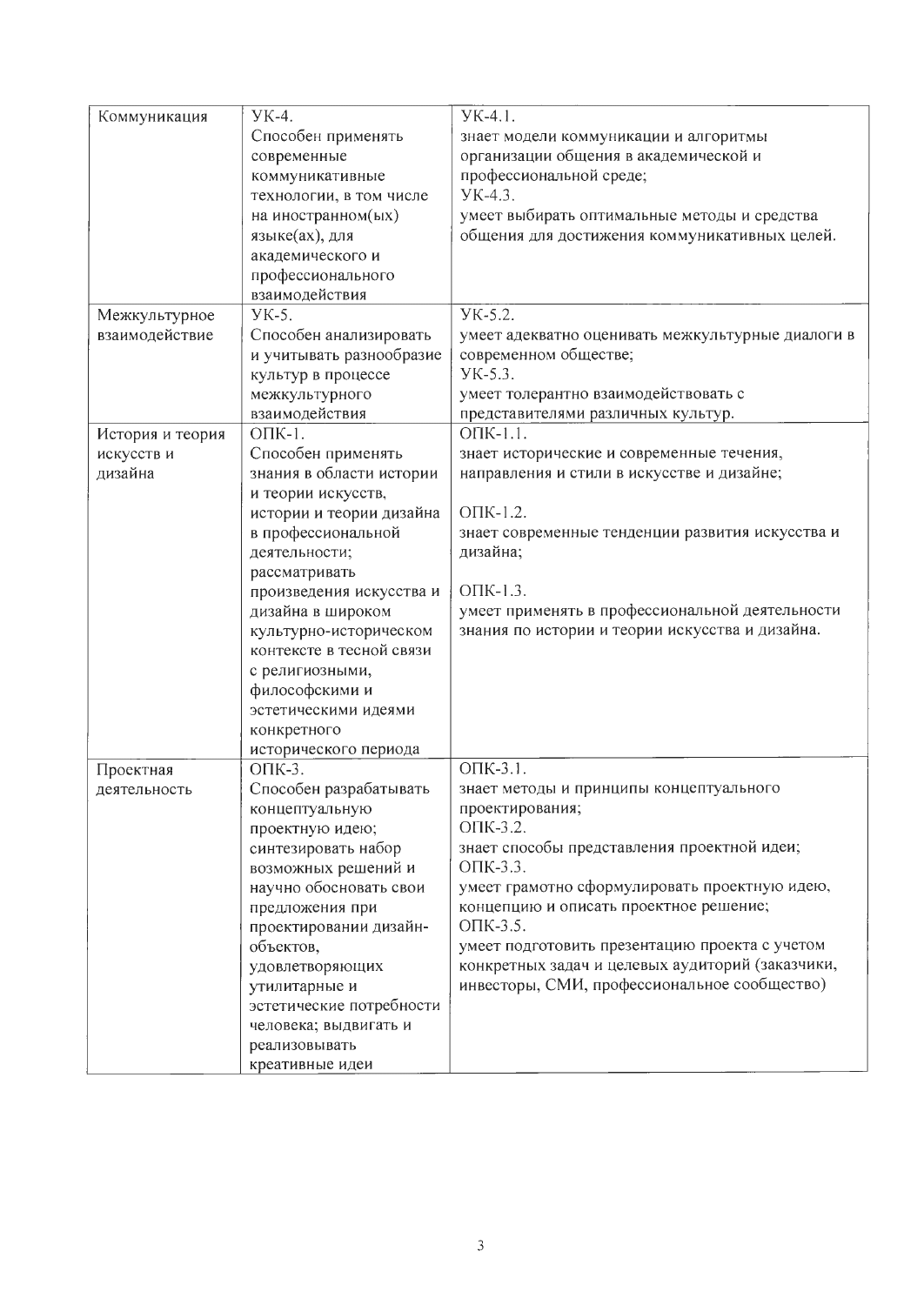| Организаторская | $O\Pi K-4.$             | $O\Pi K-4.1$ .                                     |
|-----------------|-------------------------|----------------------------------------------------|
| деятельность    | Способен                | знает принципы и технологии организации и          |
|                 | организовывать,         | проведения художественных мероприятий;             |
|                 | проводить и участвовать | $O\Pi K-4.2$ .                                     |
|                 | в художественных        | умеет профессионально подготовить творческие       |
|                 | выставках, конкурсах,   | работы для участия в выставках, конкурсах,         |
|                 | фестивалях;             | фестивалях (презентация, демонстрация, инсталляция |
|                 | разрабатывать и         | и т.д.).                                           |
|                 | реализовывать           |                                                    |
|                 | инновационные           |                                                    |
|                 | художественно-          |                                                    |
|                 | творческие мероприятия, |                                                    |
|                 | презентации,            |                                                    |
|                 | инсталляции, проявлять  |                                                    |
|                 | творческую инициативу   |                                                    |

#### 1.4. Объем дисциплины

#### По семестрам Трудоемкость дисциплины Всего  $\overline{1}$  $\overline{2}$ 3  $\overline{2}$ Зачетных единиц (з.е.)  $\overline{2}$ Часов (час)  $\overline{72}$  $\overline{72}$ Контактная работа (минимальный объем): По видам учебных занятий: Аудиторные занятия всего, в т.ч.  $36$ 36 Лекции (Л) 8 8  $\overline{28}$  $\overline{28}$ Практические занятия (ПЗ)  $C$ еминары  $(C)$ Другие виды занятий (Др) Консультации (10% от Л, ПЗ, С, Др) Самостоятельная работа всего, в т.ч. 36  $\overline{36}$ Курсовой проект (КП) Курсовая работа (КР) Расчетно-графическая работа (РГР) Графическая работа (ГР) Расчетная работа (PP)  $P$ e $\phi$ epa $T(P)$ Практическая внеаудиторная (домашняя) работа  $($ TIBP,  $\mathbf{H}$ P $)$ Творческая работа (эссе, клаузура) Подготовка к контрольной работе Подготовка к экзамену, зачету Другие виды самостоятельных занятий 36 36 (подготовка к занятиям) Форма промежуточной аттестации по зачет дисциплине (зачет, зачет с оценкой, экзамен)

# Таблина 2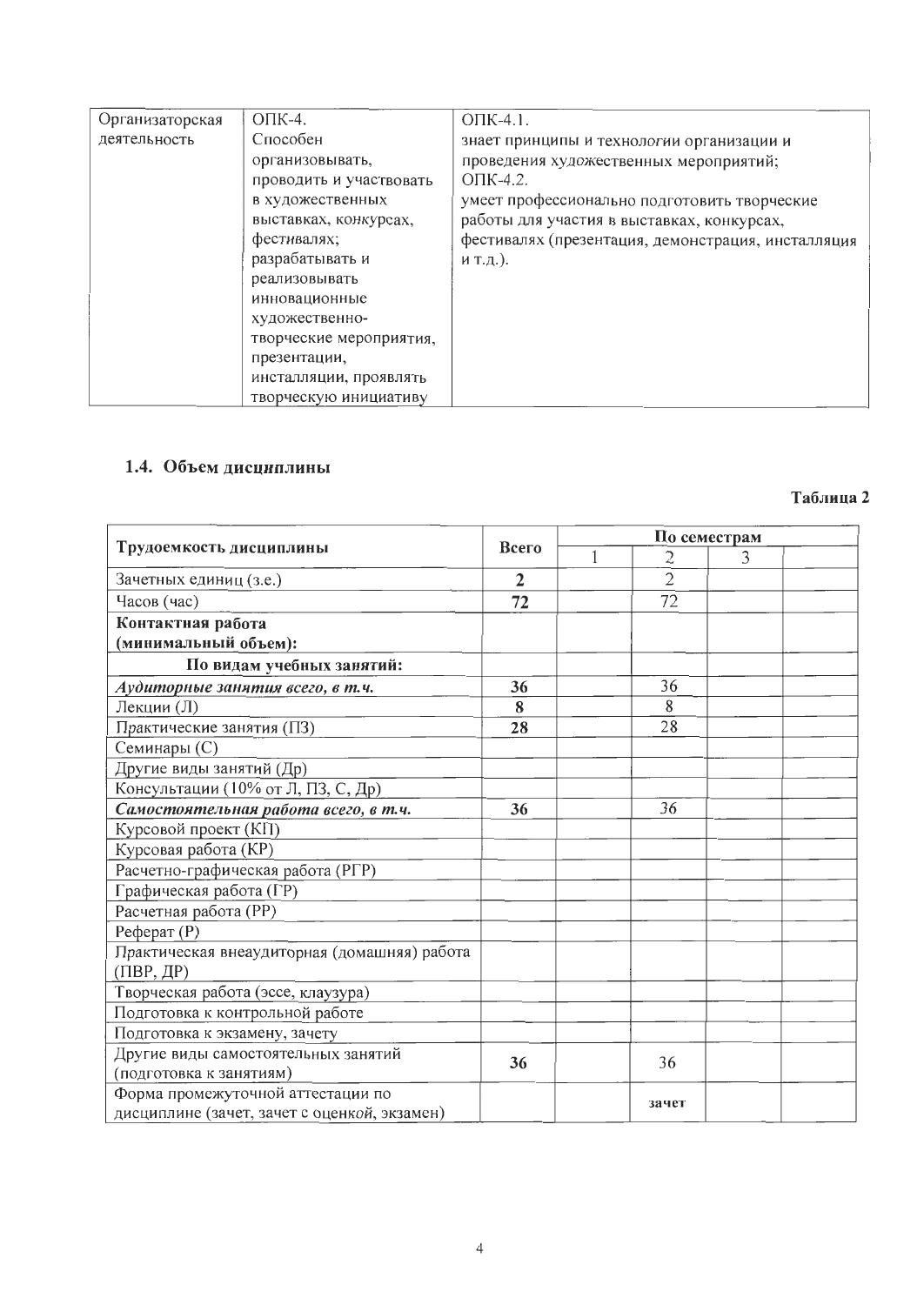# 2. СОДЕРЖАНИЕ ДИСЦИПЛИНЫ

| Код<br>раздела | Раздел, тема, содержание дисциплины*                                                                                                                      |
|----------------|-----------------------------------------------------------------------------------------------------------------------------------------------------------|
| P.1.           | Медиакоммуникации. Вводная часть (лекции)                                                                                                                 |
|                | Тема 1.1. Основные виды, типы и форматы медиакоммуникаций (4 часа).<br>Тема 1.2. Дизайн как инструмент (субъект) проектирования медиакоммуникаций (2      |
|                | часа).                                                                                                                                                    |
|                | Тема 1.3. Дизайн как объект медиакоммуникаций (4 часа).                                                                                                   |
| P.2.           | Формирование образа дизайн в системах медиакоммуникаций.                                                                                                  |
|                | Тема 2.1. Выбор и обсуждение группового задания (кейса) на основе нескольких                                                                              |
|                | медиаформатов, представляющих современный российский дизайн                                                                                               |
|                | (специализированное издание, телевизионный проект, интернет-ресурс,                                                                                       |
|                | документальный фильм, выставочный проект, дизайн-ивент и др.). Проблематизация и                                                                          |
|                | критика в режиме круглого стола. Формирование рабочих групп в составе 2-4 человек)                                                                        |
|                | по выбранным направлениям. Обсуждение задания в группах. Представление и<br>обсуждение результатов групповой работы на пленарном заседании в формате      |
|                | круглого стола (4 часа).                                                                                                                                  |
|                | Тема 2.2. Аналитический этап. Выявление основных характеристик и предпочтений                                                                             |
|                | потенциальных аудиторий проекта (изучение источников, аналогов, опросы, интервью                                                                          |
|                | и др.). Работа индивидуально и в группах (4 часа).                                                                                                        |
|                | Тема 2.3. Концептуальный этап. Генерация идей. Мозговой штурм в рабочих группах,<br>пленарная сессия (4 часа).                                            |
|                | Тема 2.4. Проектный этап. Разработка контента, пользовательского сценария,                                                                                |
|                | организационной модели создания медиапродукта. Работа в группах (4 часа)                                                                                  |
|                | Тема 2.5. Организационный этап - подготовка необходимых ресурсов для реализации                                                                           |
|                | медиапроекта (4 часа)                                                                                                                                     |
|                | Тема 2.6. Реализация проекта, обсуждение, доработка и защита итоговой презентации                                                                         |
|                | (6 часов).                                                                                                                                                |
|                | Итогом работы в семестре является практическая работа, выполненная группой в<br>составе от 2-х до 4-х человек, в формате цифровой презентации, отражающей |
|                | содержание проведенных исследований и представляющей разработанный                                                                                        |
|                | медиапроект (медиапродукт)                                                                                                                                |
|                |                                                                                                                                                           |

# 3. РАСПРЕДЕЛЕНИЕ УЧЕБНОГО ВРЕМЕНИ

#### 3.1. Распределение аудиторных занятий и самостоятельной работы по разделам дисциплины  $Ta6$ тина  $4$

|                |                  |                            |       |        |                                |                                                      |                             | ***********                                         |
|----------------|------------------|----------------------------|-------|--------|--------------------------------|------------------------------------------------------|-----------------------------|-----------------------------------------------------|
|                |                  |                            |       |        | Аудиторные занятия (час.)      |                                                      |                             | Оценочные                                           |
| Семестр        | a<br>еделя<br>පු | Раздел, тема<br>дисциплины | ВСЕГО | Лекции | Практ.<br>занятия,<br>семинары | в том числе<br>в форме<br>практической<br>ПОДГОТОВКИ | Самост.<br>работа<br>(4ac.) | средства текущего<br>контроля<br>успеваемости       |
| ∍              | $-4$             | P.1<br>Тема 1.1-1.3        | 16    | 8      |                                |                                                      |                             | Задания по темам<br>1.1-1.3, Доклады                |
| $\overline{2}$ | $5 - 18$         | P.2<br>Тема 2.1-2.6        | 56    |        | 28                             |                                                      | 28                          | Задания по темам<br>2.1-2.6, Разделы<br>презентации |
|                |                  | Итого за 2 семестр:        | 72    | 8      | 28                             |                                                      | 36                          | зачет                                               |

Таблица 3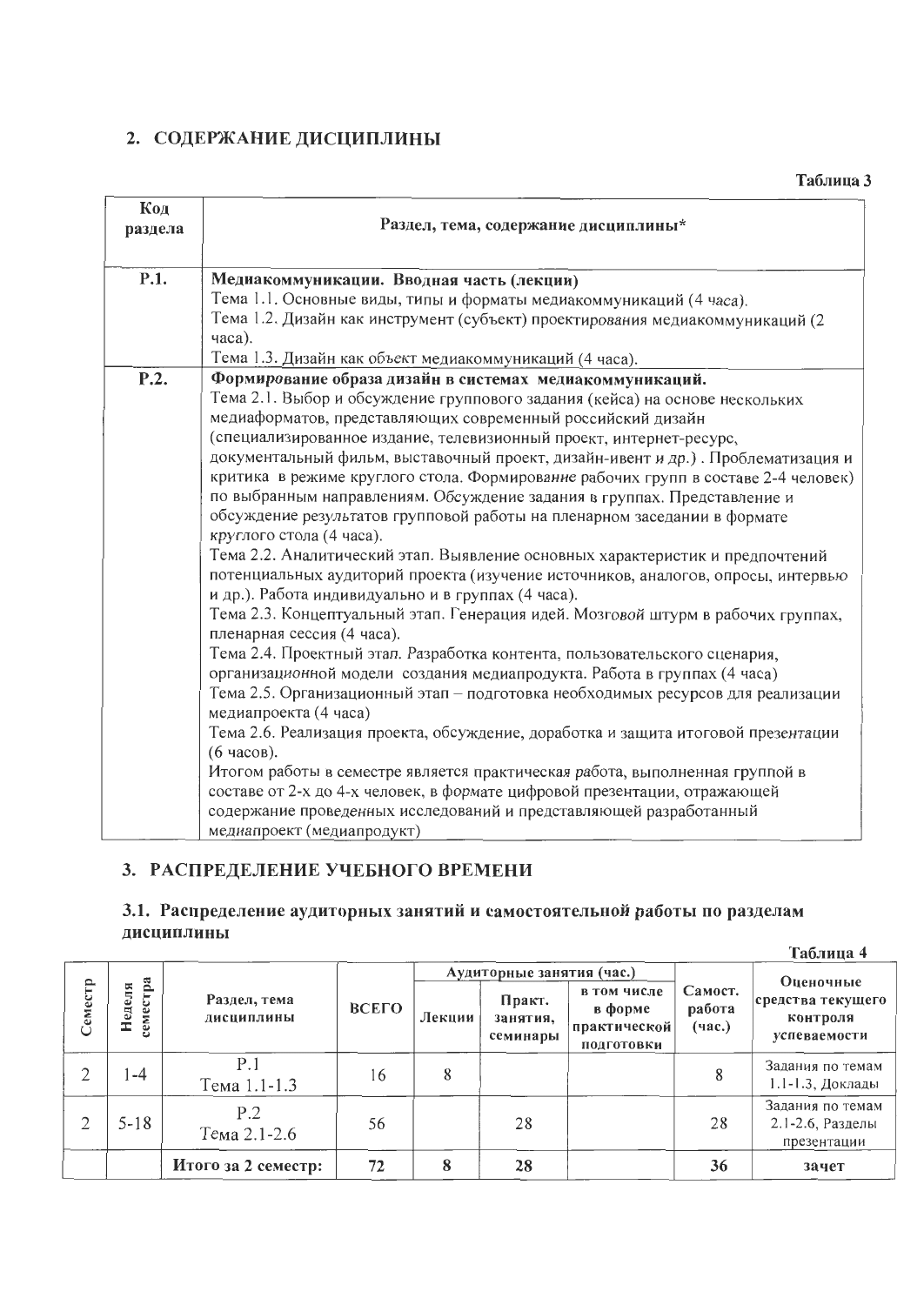### 3.2. Другие виды занятий

#### Не предусмотрено

### 3.3 Мероприятия самостоятельной работы и текущего контроля

#### 3.3.1 Примерный перечень тем практических внеаудиторных (домашних) работ

Аналитический обзор медиарынков, интервьюирование и опросы, создание и тестирование медиапродуктов, подготовка презентаций.

# 4. ПРИМЕНЯЕМЫЕ ТЕХНОЛОГИИ ОБУЧЕНИЯ

#### Таблица 5

|                                           |                              | Активные методы обучения |                                |           |                                                    |                                    |                                |                    |                                                                                         | Дистанционные образовательные<br>технологии и электронное обучение                            |                                          |                                              |                                              |                                                  |                         |
|-------------------------------------------|------------------------------|--------------------------|--------------------------------|-----------|----------------------------------------------------|------------------------------------|--------------------------------|--------------------|-----------------------------------------------------------------------------------------|-----------------------------------------------------------------------------------------------|------------------------------------------|----------------------------------------------|----------------------------------------------|--------------------------------------------------|-------------------------|
| Код<br>раздела,<br>темы<br>дисципл<br>ины | тестирование<br>Компьютерное | Кейс-метод               | игра<br>ролевая<br>Деловая или | Портфолио | команде<br>$\mathbf{\underline{\omega}}$<br>Работа | кооперации<br>развивающей<br>Метод | система<br>Балльно-рейтинговая | метод<br>Проектный | мастер-классы,<br>мозговые штурмы, дискуссии,<br>опросы, фокус-группы<br>Другие методы: | электронного обучения размещенные<br>Электронные учебные курсы,<br>системе Moodle<br>$\omega$ | z<br>Виртуальные практикумы<br>тренажеры | видеоконференции<br>$\mathbb{Z}$<br>Вебинары | Z<br>Асинхронные web-конференции<br>семинары | разработка<br>работа и<br>сонтента<br>Совместная | Другие (указать, какие) |
| P.1                                       |                              | *                        |                                |           | $\ast$                                             |                                    |                                | *                  | *                                                                                       |                                                                                               |                                          |                                              |                                              | *                                                |                         |
| P.2                                       |                              | *                        |                                |           | *                                                  |                                    |                                | $\ast$             | *                                                                                       |                                                                                               |                                          |                                              |                                              | *                                                |                         |

# 5. УЧЕБНО-МЕТОДИЧЕСКОЕ И ИНФОРМАЦИОННОЕ ОБЕСПЕЧЕНИЕ ДИСЦИПЛИНЫ

### 5.1. Рекомендуемая литература

#### 5.1.1. Основная литература

1. Павловская, Е. Э. Графический дизайн. Выпускная квалификационная работа: учеб. пособие для бакалавриата и магистратуры / Е. Э. Павловская, П. Г. Ковалев. - Изд. 2-е, перераб. и доп. - М. : Юрайт, 2021. - 227 с. Режим доступа: https://urait.ru/book/graficheskiy-dizaynvypusknaya-kvalifikacionnaya-rabota-473437

2. Литвина, Т. В. Дизайн новых медиа: учебник для вузов / Т. В. Литвина. - 2-е изд., испр. и доп. — М.: Юрайт, 2021. — 181 с. — Режим доступа: https://urait.ru/bcode/473415

# 5.1.2. Дополнительная литература

- 1. Смикиклас, М. Инфографика: коммуникация и влияние при помощи изображений / М. Смикиклас - СПб.: Питер, 2014. - 152 с
- 2. Жердев Е. В. Метафора в дизайне: учеб. пособие / Е. В. Жердев. М.: Архитектура-С, 2012.  $-464$  c.
- 3. Железняк О. Е. Дизайн сегодня: из виртуального пространства к предметно-средовой реальности. Школа дизайна в Иркутске: монография / О. Е. Железняк, М. В. Корелина, С. В. Мурашова; Иркутский нац. исслед. техн. ун-т. - Иркутск: Изд-во ИРНИТУ, 2017. - 284 с.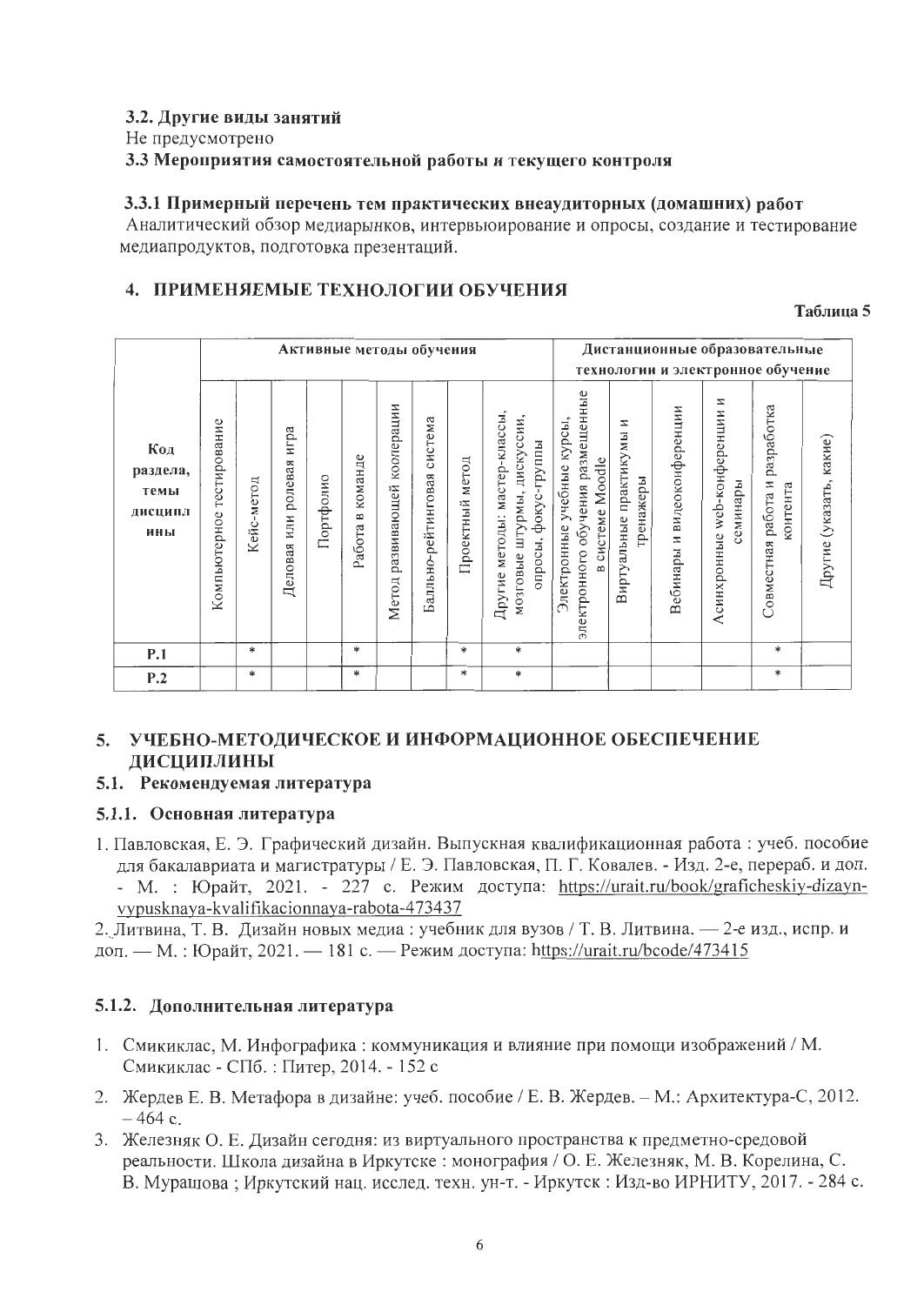# 5.2. Учебно-методическое обеспечение для самостоятельной работы

Не используется

#### $5.3$ информационных технологий, используемых при осуществлении Перечень образовательного процесса по дисциплине, включая перечень программного обеспечения и информационных справочных систем

# 5.3.1 Перечень программного обеспечения

#### Таблина б

| Тип ПО                          | Название         | Источник               | Доступность для<br>студентов                                                                   |
|---------------------------------|------------------|------------------------|------------------------------------------------------------------------------------------------|
| Прикладное ПО/<br>Офисный пакет | Microsoft Office | Лицензионная программа | Доступно<br>в компьютерном<br>классе и в<br>аудиториях для<br>самостоятельной<br>работы УрГАХУ |

# 5.3.2 Базы данных и информационные справочные системы

- Университетская библиотека. Режим доступа: http://biblioclub.ru/

- Справочная правовая система «КонсультантПлюс». Режим доступа: http://www.consultant.ru/

- Справочная правовая система «Гарант». Режим доступа: http://garant.ru

- Научная электронная библиотека. Режим доступа: https://elibrary.ru/

- Электронно-библиотечная система «ZNANIUM.COM». Режим доступа:

- Электронная библиотечная система «ЭБС ЮРАЙТ». Режим доступа: http:// znanium.com https://biblio-online.ru/

- Электронно-библиотечная система Издательства Лань (ЭБС). Режим доступа: https://e.lanbook.com/

Реферативная база данных рецензируемой литературы Scopus. Режим доступа:

https://www.scopus.com

Политематическая реферативно-библиографическая и наукометрическая (библиометрическая) база данных Web of Science. Режим доступа: http://.webofknowledge.com

# 5.4 Электронные образовательные ресурсы

Design Thinking: A Method For Creative Problem Solving [Электронный ресурс] // IDEO U -Режим доступа: https://www.ideou.com/pages/design-thinking

#### МЕТОДИЧЕСКИЕ УКАЗАНИЯ ДЛЯ ОБУЧАЮЩИХСЯ ПО ОСВОЕНИЮ 6 ДИСЦИПЛИНЫ

# Студент обязан:

1) знать:

- график учебного процесса по дисциплине (календарный план аудиторных занятий и план-график самостоятельной работы);
- порядок формирования итоговой оценки по дисциплине; (преподаватель на первом занятии по дисциплине знакомит студентов с перечисленными организационно-методическими материалами);
- 2) посещать все виды аудиторных занятий (преподаватель контролирует посещение всех видов занятий), вести самостоятельную работу по дисциплине, используя литературу, рекомендованную в рабочей программе дисциплины и преподавателем (преподаватель передает список рекомендуемой литературы студентам);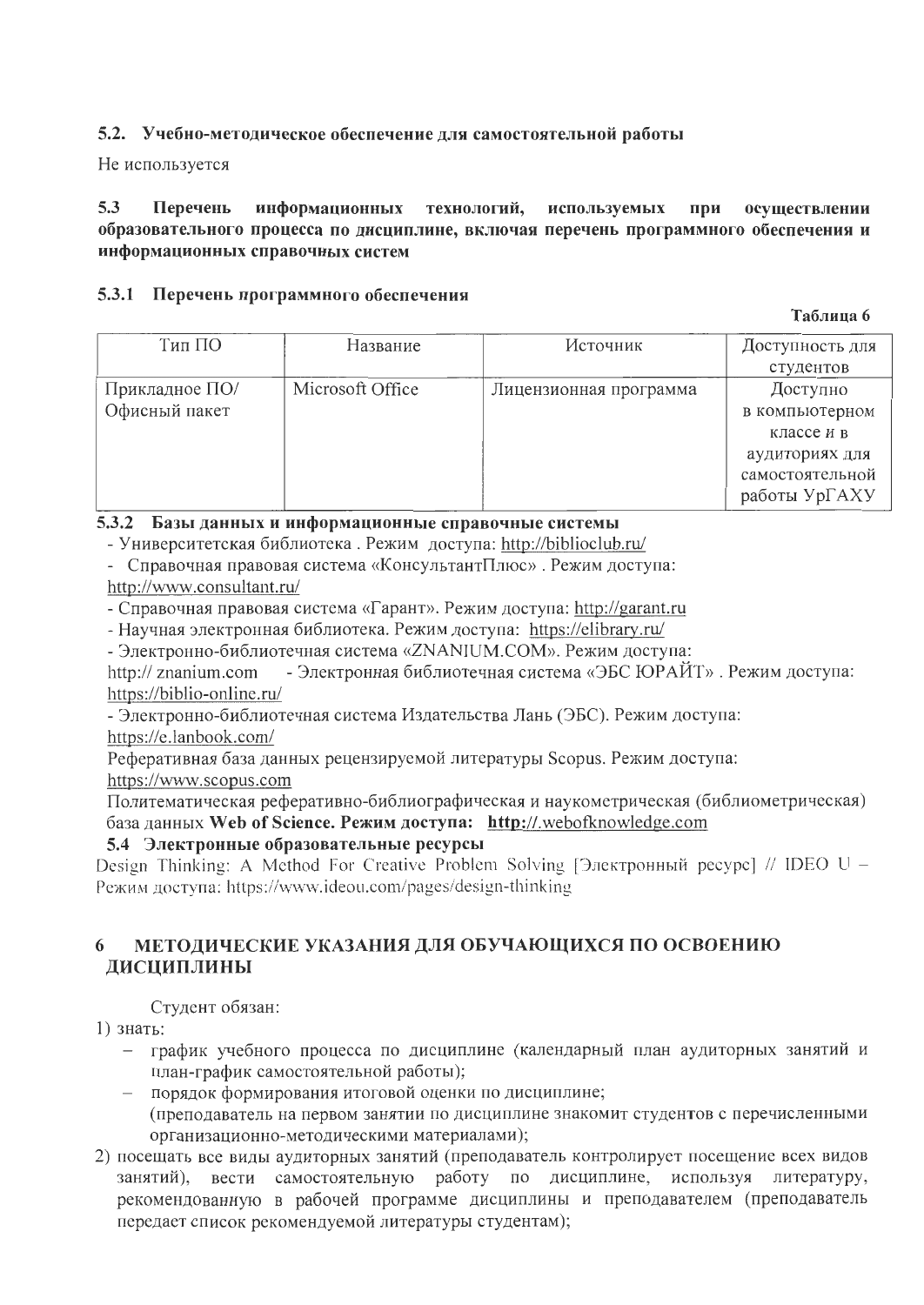- 3) готовиться и активно участвовать в аудиторных занятиях, используя рекомендованную литературу и методические материалы;
- 4) своевременно и качественно выполнять все виды аудиторных и самостоятельных работ, предусмотренных графиком учебного процесса по дисциплине (преподаватель ведет непрерывный мониторинг учебной деятельности студентов);
- 5) в случае возникновения задолженностей по текущим работам своевременно до окончания семестра устранить их, выполняя недостающие или исправляя не зачтенные работы, предусмотренные графиком учебного процесса (преподаватель на основе данных мониторинга учебной деятельности своевременно предупреждает студентов о возникших задолженностях и необходимости их устранения).

# 7. МАТЕРИАЛЬНО-ТЕХНИЧЕСКОЕ ОБЕСПЕЧЕНИЕ ДИСЦИПЛИНЫ

Учебная мебель: парты, экран, проектор, компьютер, доска.

# 8. ФОНД ОЦЕНОЧНЫХ СРЕДСТВ ДЛЯ ПРОВЕДЕНИЯ ПРОМЕЖУТОЧНОЙ **АТТЕСТАЦИИ**

Фонд оценочных средств предназначен для оценки:

- 1) соответствия фактически достигнутых каждым студентом результатов изучения дисциплины результатам, запланированным в формате индикаторов «знать, уметь, иметь навыки» (п.1.4) и получения интегрированной оценки по дисциплине;
- 2) уровня формирования элементов компетенций, соответствующих этапу изучения лисциплины.
- 8.1. Критерии оценивания результатов контрольно-оценочных мероприятий текущей и промежуточной аттестации по дисциплине
- 8.1.1. Уровень формирования элементов компетенций, соответствующих этапу изучения дисциплины, оценивается с использованием критериев и шкалы оценок, утвержденных  $YMC^*$ :

| Критерии                          | Шкала оценок                              |                     |  |
|-----------------------------------|-------------------------------------------|---------------------|--|
| Оценка по дисциплине              | Уровень освоения элементов<br>компетенций |                     |  |
| Отлично                           |                                           | Высокий             |  |
| Хорошо                            | Зачтено                                   | Повышенный          |  |
| Удовлетворительно                 |                                           | Пороговый           |  |
| Не зачтено<br>Неудовлетворительно |                                           | Элементы не освоены |  |

\*) описание критериев см. Приложение А.

8.1.2. Промежуточная аттестация по дисциплине представляет собой комплексную оценку, контрольно-оценочных определяемую уровнем выполнения всех запланированных мероприятий (КОМ). Используемый набор КОМ имеет следующую характеристику:

Tañnuna 7

|                    |                                         | 1 аулица <i> </i>              |
|--------------------|-----------------------------------------|--------------------------------|
| $N_2$<br>$\Pi/\Pi$ | Форма КОМ                               | Состав КОМ                     |
|                    | Посещение лекций и практических занятий |                                |
|                    | Выполнение заданий по темам занятий     | 5 заданий                      |
|                    | Зачет                                   | Выполнение<br>заданий семестра |

Характеристика состава заданий КОМ приведена в разделе 8.3.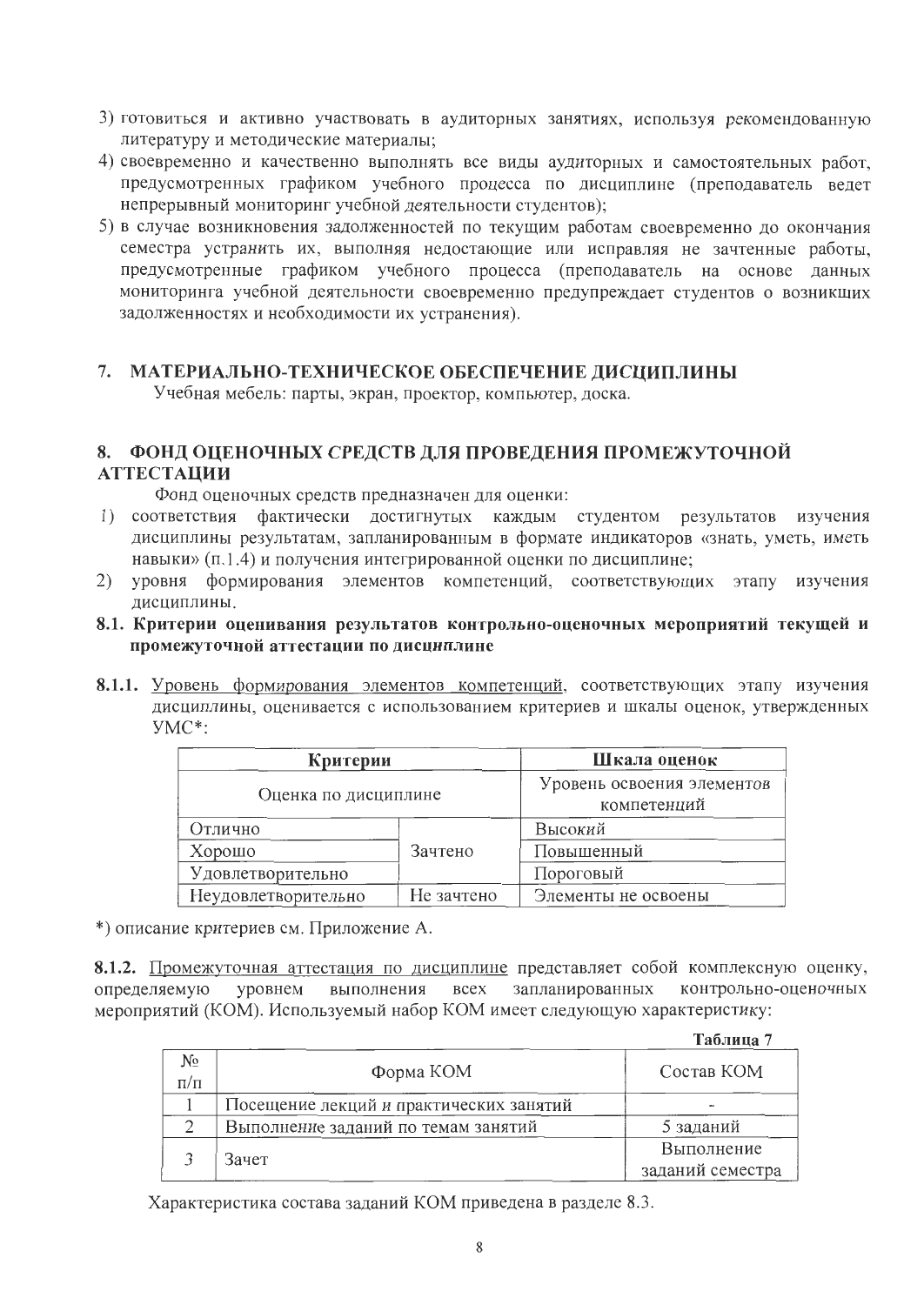8.1.3. Оценка знаний, умений и навыков, продемонстрированных студентами при выполнении отдельных контрольно-оценочных мероприятий и оценочных заданий, входящих в их состав, осуществляется с применением следующей шкалы оценок и критериев:

| Уровни оценки<br>достижений<br>студента (оценки) | Критерии<br>для определения уровня достижений<br>Выполненное оценочное задание:                  | Шкала оценок              |
|--------------------------------------------------|--------------------------------------------------------------------------------------------------|---------------------------|
| <b>Высокий</b> (В)                               | соответствует требованиям*, замечаний нет                                                        | Отлично (5)               |
| Средний (С)                                      | соответствует требованиям*, имеются<br>замечания, которые не требуют<br>обязательного устранения | $X$ орошо $(4)$           |
| Пороговый (П)                                    | не в полной мере соответствует<br>требованиям*, есть замечания                                   | Удовлетворительно         |
| Недостаточный (Н)                                | не соответствует требованиям*, имеет<br>существенные ошибки, требующие<br>исправления            | Неудовлетворительно       |
| $H$ ет результата $(O)$                          | не выполнено или отсутствует                                                                     | Оценка не<br>выставляется |

\*) Требования и уровень достижений студентов (соответствие требованиям) по каждому контрольно-оценочному мероприятию определяется с учетом критериев, приведенных в Приложении 1.

# 8.2. Критерии оценивания результатов промежуточной аттестации при использовании независимого тестового контроля

При проведении независимого тестового контроля как формы промежуточной аттестации применяется методика оценивания результатов, предлагаемая разработчиками тестов.

#### 8.3. Оценочные средства для проведения текущей и промежуточной аттестации

# 8.3.1. Перечень аудиторных и самостоятельных заданий, выполняемых в ходе практических занятий:

- 1. Аналитический этап. Выявление основных характеристик и предпочтений потенциальных аудиторий проекта (изучение источников, аналогов, опросы, интервью и др.).
- 2. Концептуальный этап. Генерация идей. Мозговой штурм в рабочих группах, пленарная сессия
- 3. Проектный этап. Разработка контента, пользовательского сценария, организационной модели создания медиапродукта.
- 4. Организационный этап подготовка необходимых ресурсов для создания контента и реализации медиапроекта
- 5. Реализация проекта (размещение созданного контента в медийной среде), обсуждение, доработка и защита итоговой презентации

# Критерии зачетной оценки:

«Зачтено»

- систематизированные, глубокие и полные знания по всем разделам дисциплины, а также по основным вопросам, выходящим за пределы учебной программы;

точное использование научной терминологии систематически грамотное и логически правильное изложение ответа на вопросы;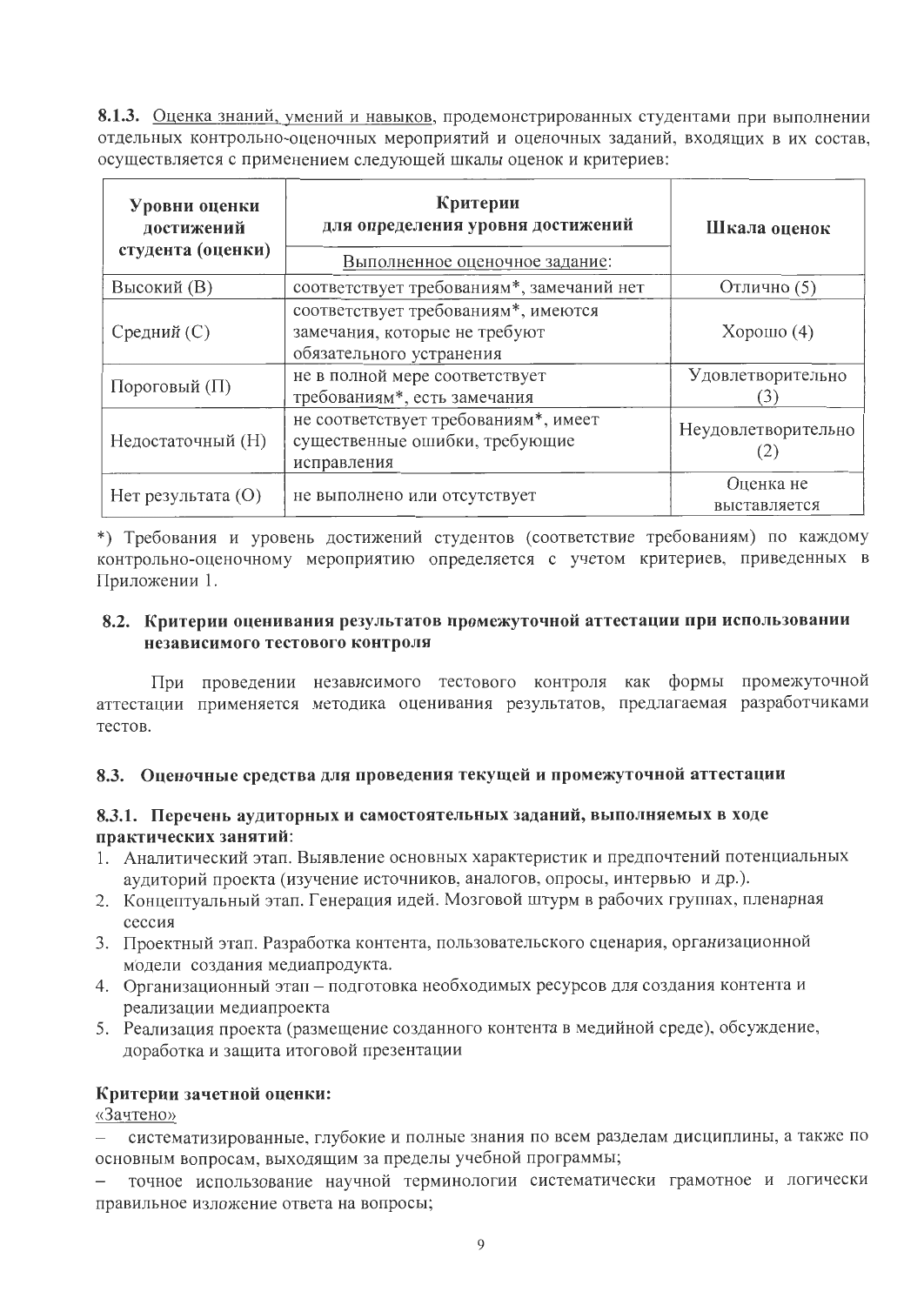безупречное владение инструментарием учебной дисциплины, умение его эффективно  $\,$ использовать в постановке научных и практических задач;

выраженная способность самостоятельно и творчески решать сложные проблемы и нестандартные ситуации;

полное и глубокое усвоение основной и дополнительной литературы, рекомендованной учебной программой по дисциплине;

умение ориентироваться в теориях, концепциях и направлениях дисциплины и давать им критическую оценку, используя научные достижения других дисциплин;

творческая самостоятельная работа на практических/семинарских занятиях, активное участие в групповых обсуждениях, высокий уровень культуры исполнения заданий;

высокий уровень сформированности заявленных в рабочей программе компетенций. «Не зачтено»

- фрагментарные знания по дисциплине;  $\sim$   $\sim$
- отказ от ответа (выполнения письменной работы);
- знание отдельных источников, рекомендованных учебной программой по дисциплине;
- неумение использовать научную терминологию;
- наличие грубых ошибок;
- низкий уровень культуры исполнения заданий;
- низкий уровень сформированности заявленных в рабочей программе компетенций.

| Рабочая программа дисциплины составлена авторами: |                                           |                                  |                 |         |         |  |  |  |  |
|---------------------------------------------------|-------------------------------------------|----------------------------------|-----------------|---------|---------|--|--|--|--|
| $N_2 \Pi/\Pi$                                     | Кафедра                                   | Ученая степень.<br>ученое звание | Должность       | ФИО     | Подпись |  |  |  |  |
|                                                   | Кафедра<br>графического<br>дизайна        | Д.иск., проф.                    | Е.Э. Павловская |         |         |  |  |  |  |
|                                                   | Рабочая программа дисциплины согласована: |                                  |                 |         |         |  |  |  |  |
|                                                   | Заведующая кафедрой графического дизайна  |                                  | Е.Э. Павловская |         |         |  |  |  |  |
|                                                   | Директор библиотеки УрГАХУ                |                                  | Н.В. Нохрина    | $c_{c}$ |         |  |  |  |  |
|                                                   | Декан факультета дизайна                  |                                  | И.С. Зубова     |         |         |  |  |  |  |